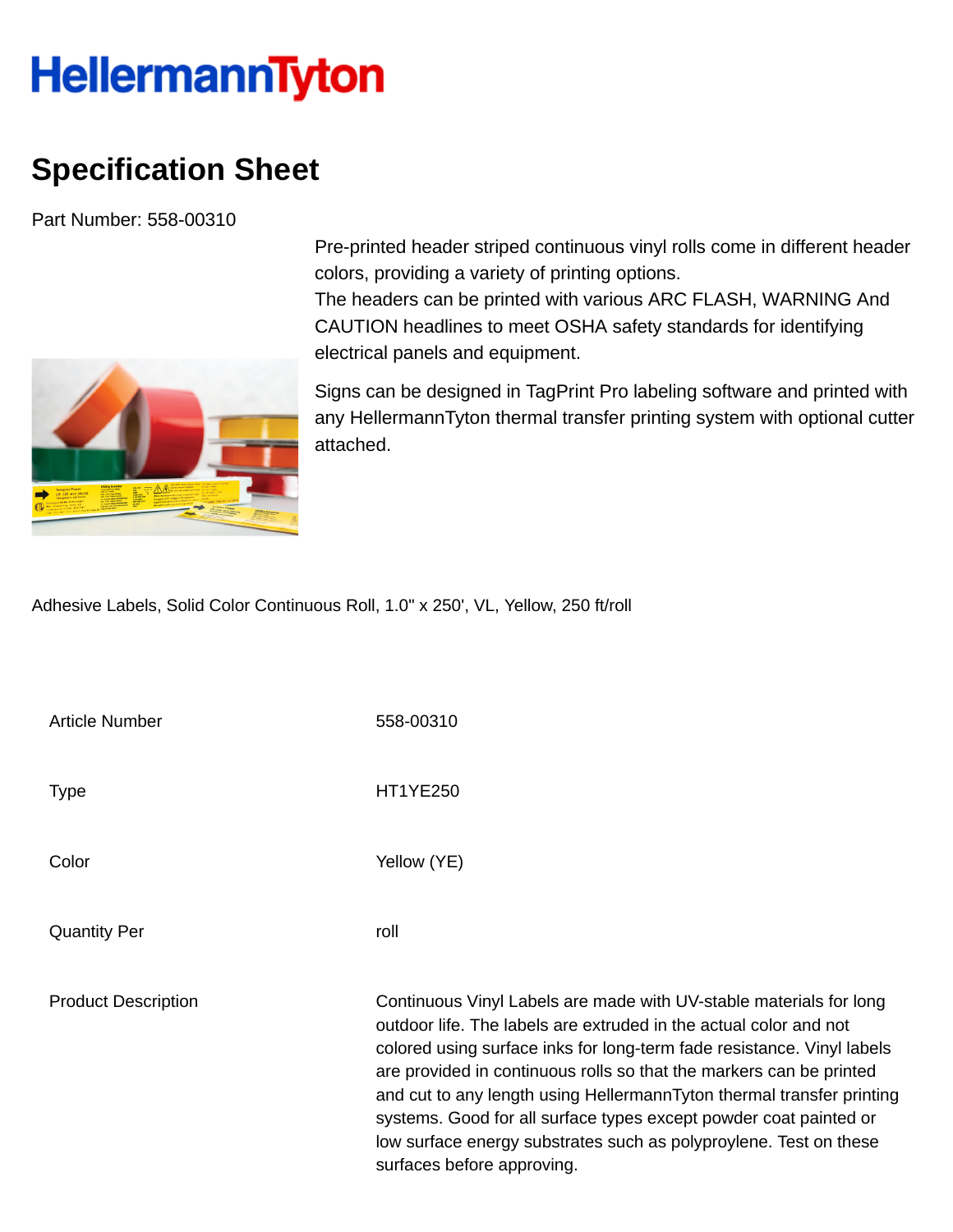| <b>Short Description</b>     | Adhesive Labels, Solid Color Continuous Roll, 1.0" x 250', VL, Yellow,<br>250 ft/roll |
|------------------------------|---------------------------------------------------------------------------------------|
| <b>Global Part Name</b>      | HT1YE250-V-YE                                                                         |
| <b>Technical Description</b> | Solid Colored Continuous Roll, 1.0" X 250', Yellow                                    |
|                              |                                                                                       |
| Length L (Imperial)          | 250.0                                                                                 |
| Length L (Metric)            | 76.20                                                                                 |
| Variant                      | 3.2mil, 50lb bleached kraft paper                                                     |
| Width W (Imperial)           | $1.0\,$                                                                               |
| Width W (Metric)             | 25.40                                                                                 |
| Thickness T (Metric)         | 64.0                                                                                  |
| Width of Liner (Metric)      | 25.40                                                                                 |
| Width of Liner (Imperial)    | $1.0\,$                                                                               |
|                              |                                                                                       |
|                              |                                                                                       |
| Material                     | Vinyl (V)                                                                             |
| <b>Material Shortcut</b>     | $\sf V$                                                                               |
| Adhesive                     | Acrylic                                                                               |